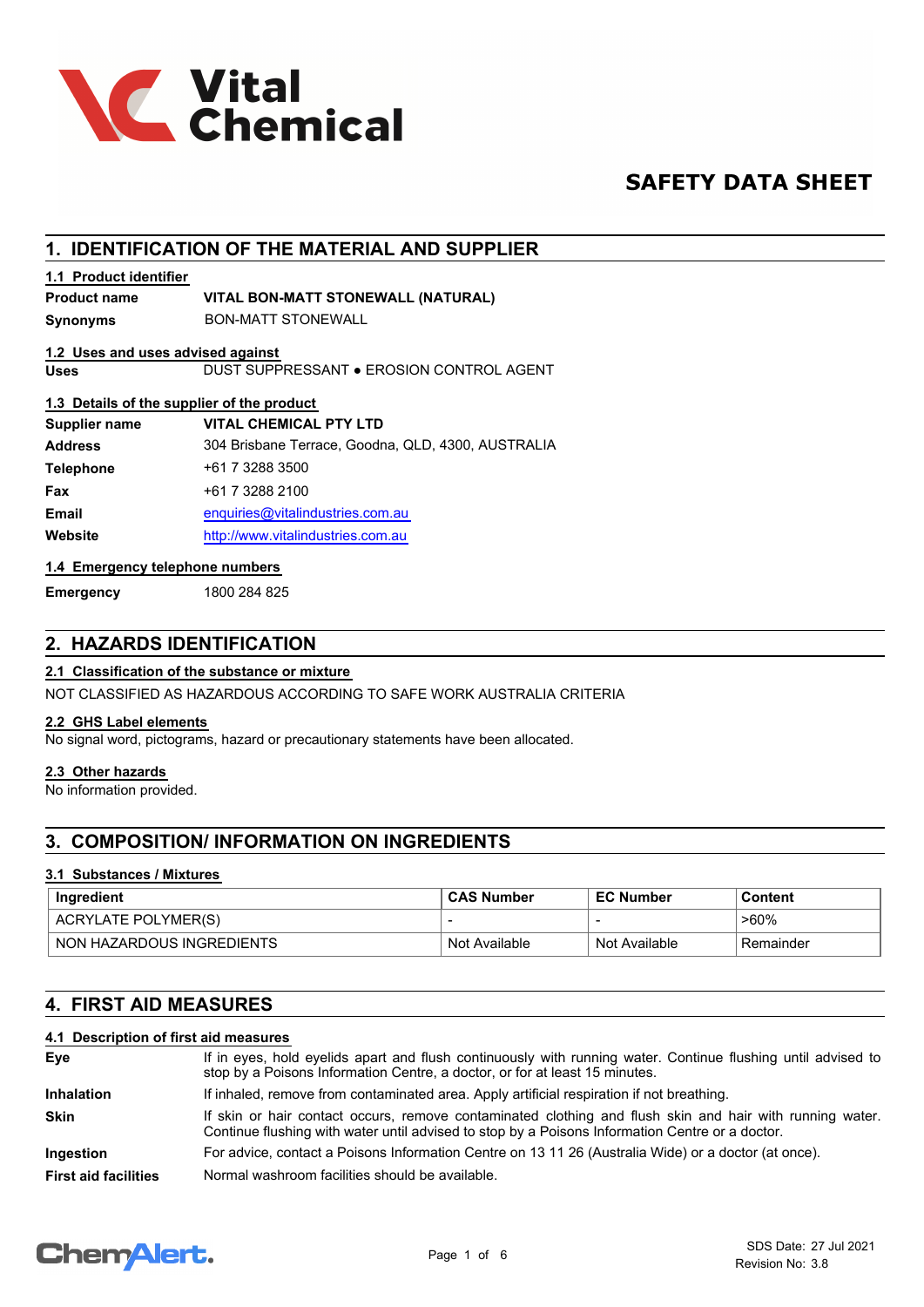#### **4.2 Most important symptoms and effects, both acute and delayed**

Adverse effects not expected from this product under normal conditions of use.

#### **4.3 Immediate medical attention and special treatment needed**

Treat symptomatically.

#### **5. FIRE FIGHTING MEASURES**

#### **5.1 Extinguishing media**

Use an extinguishing agent suitable for the surrounding fire.

#### **5.2 Special hazards arising from the substance or mixture**

Non flammable. May evolve carbon oxides and hydrocarbons when heated to decomposition.

#### **5.3 Advice for firefighters**

Treat as per requirements for surrounding fires. Evacuate area and contact emergency services. Remain upwind and notify those downwind of hazard. Wear full protective equipment including Self Contained Breathing Apparatus (SCBA) when combating fire. Use waterfog to cool intact containers and nearby storage areas.

#### **5.4 Hazchem code**

None allocated.

#### **6. ACCIDENTAL RELEASE MEASURES**

#### **6.1 Personal precautions, protective equipment and emergency procedures**

Wear Personal Protective Equipment (PPE) as detailed in section 8 of the SDS. Clear area of all unprotected personnel. Ventilate area where possible. Contact emergency services where appropriate.

#### **6.2 Environmental precautions**

Prevent product from entering drains and waterways.

#### **6.3 Methods of cleaning up**

Contain spillage, then cover / absorb spill with non-combustible absorbent material (vermiculite, sand, or similar), collect and place in suitable containers for disposal. Eliminate all sources of ignition.

#### **6.4 Reference to other sections**

See Sections 8 and 13 for exposure controls and disposal.

## **7. HANDLING AND STORAGE**

#### **7.1 Precautions for safe handling**

Before use carefully read the product label. Use of safe work practices are recommended to avoid eye or skin contact and inhalation. Observe good personal hygiene, including washing hands before eating. Prohibit eating, drinking and smoking in contaminated areas.

#### **7.2 Conditions for safe storage, including any incompatibilities**

Store in a cool, dry, well ventilated area, removed from incompatible substances, heat or ignition sources and foodstuffs. Ensure containers are adequately labelled, protected from physical damage and sealed when not in use. Check regularly for leaks or spills. Large storage areas should have appropriate ventilation systems.

#### **7.3 Specific end uses**

No information provided.

## **8. EXPOSURE CONTROLS / PERSONAL PROTECTION**

#### **8.1 Control parameters**

#### **Exposure standards**

No exposure standards have been entered for this product.

**Biological limits** No Biological Limit Value allocated.

#### **8.2 Exposure controls**

Avoid inhalation. Use in well ventilated areas. **Engineering controls**

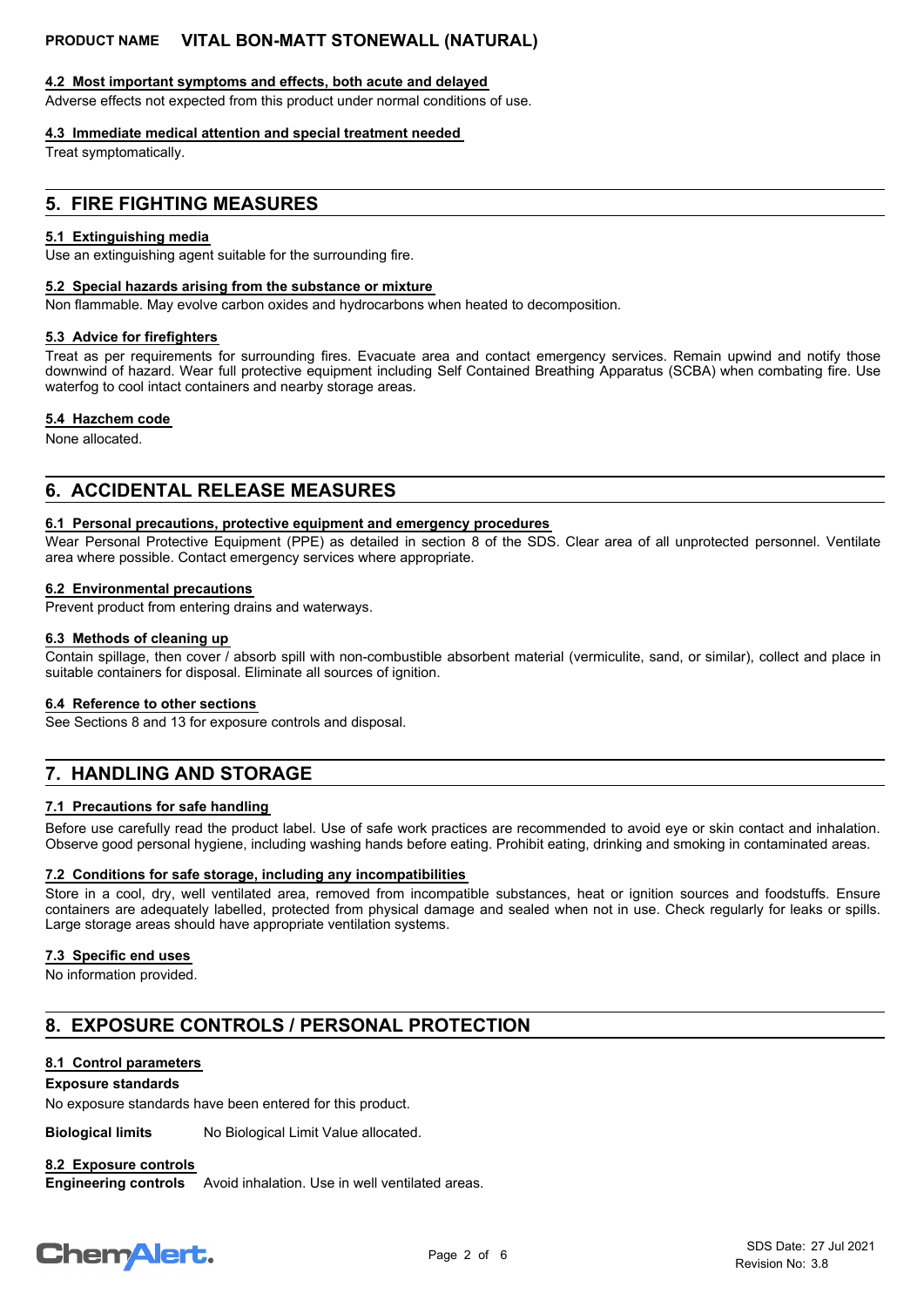#### **PPE**

| Eye / Face  | Wear splash-proof goggles.                                                          |
|-------------|-------------------------------------------------------------------------------------|
| Hands       | Wear PVC or rubber gloves.                                                          |
| Bodv        | When using large quantities or where heavy contamination is likely, wear coveralls. |
| Respiratory | Not required under normal conditions of use.                                        |
|             |                                                                                     |



## **9. PHYSICAL AND CHEMICAL PROPERTIES**

#### **9.1 Information on basic physical and chemical properties**

| <b>Appearance</b>                | WHITE LIQUID         |
|----------------------------------|----------------------|
| Odour                            | <b>SLIGHT ODOUR</b>  |
| <b>Flammability</b>              | <b>NON FLAMMABLE</b> |
| <b>Flash point</b>               | <b>NOT RELEVANT</b>  |
| <b>Boiling point</b>             | <b>NOT AVAILABLE</b> |
| <b>Melting point</b>             | <b>NOT AVAILABLE</b> |
| <b>Evaporation rate</b>          | <b>NOT AVAILABLE</b> |
| рH                               | 7.0 to 9.5           |
| <b>Vapour density</b>            | <b>NOT AVAILABLE</b> |
| <b>Relative density</b>          | 1.04 (Approximately) |
| Solubility (water)               | <b>SOLUBLE</b>       |
| Vapour pressure                  | <b>NOT AVAILABLE</b> |
| <b>Upper explosion limit</b>     | <b>NOT RELEVANT</b>  |
| <b>Lower explosion limit</b>     | <b>NOT RELEVANT</b>  |
| <b>Partition coefficient</b>     | <b>NOT AVAILABLE</b> |
| <b>Autoignition temperature</b>  | <b>NOT AVAILABLE</b> |
| <b>Decomposition temperature</b> | <b>NOT AVAILABLE</b> |
| <b>Viscosity</b>                 | <b>NOT AVAILABLE</b> |
| <b>Explosive properties</b>      | <b>NOT AVAILABLE</b> |
| <b>Oxidising properties</b>      | <b>NOT AVAILABLE</b> |
| Odour threshold                  | <b>NOT AVAILABLE</b> |
|                                  |                      |

## **10. STABILITY AND REACTIVITY**

#### **10.1 Reactivity**

Carefully review all information provided in sections 10.2 to 10.6.

#### **10.2 Chemical stability**

Stable under recommended conditions of storage.

#### **10.3 Possibility of hazardous reactions**

Polymerization is not expected to occur.

#### **10.4 Conditions to avoid**

Avoid heat, sparks, open flames and other ignition sources.

#### **10.5 Incompatible materials**

Incompatible with oxidising agents (e.g. hypochlorites), acids (e.g. nitric acid), heat and ignition sources.

#### **10.6 Hazardous decomposition products**

May evolve carbon oxides and hydrocarbons when heated to decomposition.

## **11. TOXICOLOGICAL INFORMATION**

## **11.1 Information on toxicological effects**

**Acute toxicity** This product is expected to be of low acute toxicity. Under normal conditions of use, adverse health effects

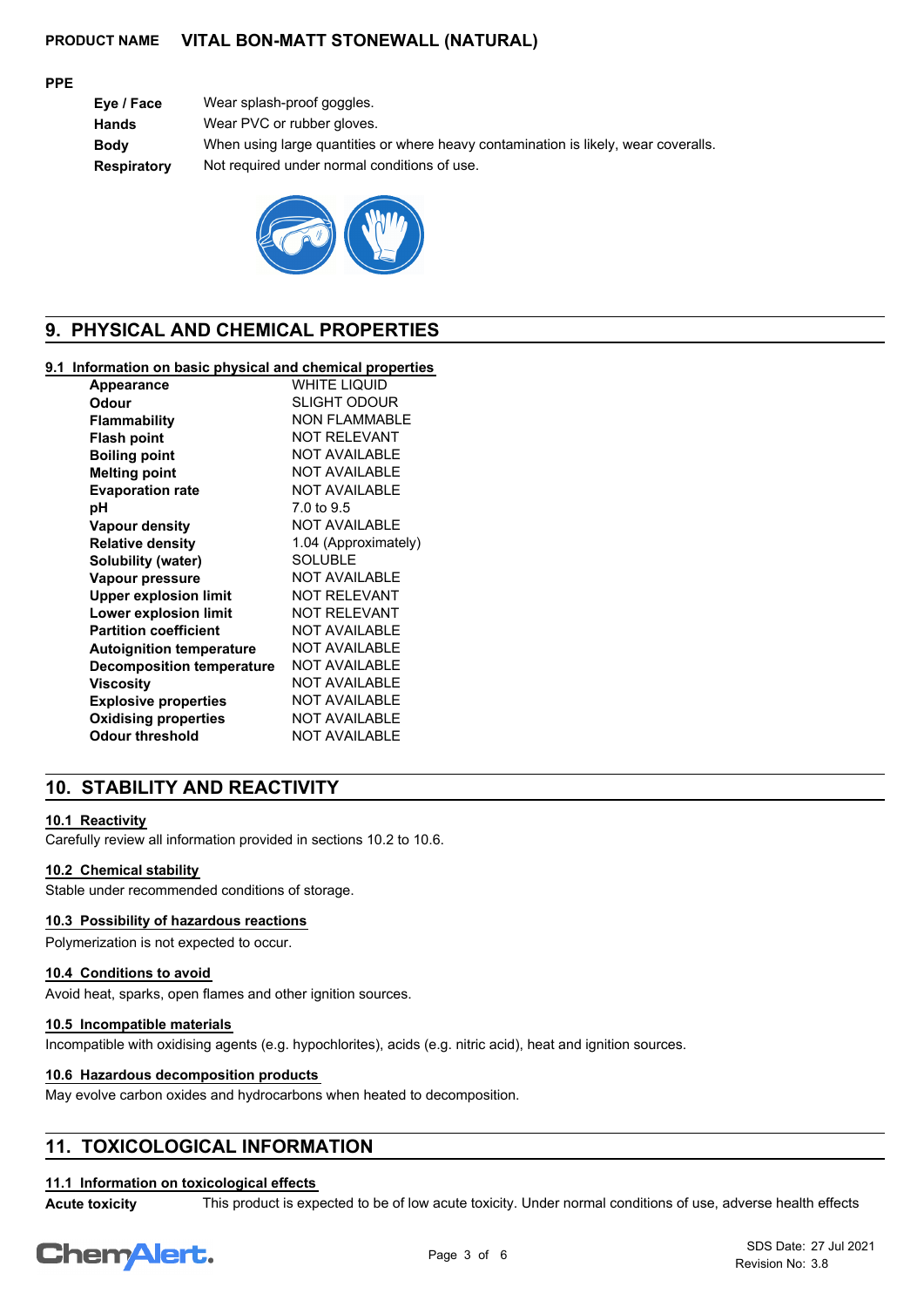|                                    | are not anticipated.                                                                      |  |
|------------------------------------|-------------------------------------------------------------------------------------------|--|
| <b>Skin</b>                        | Not classified as a skin irritant. Contact may cause temporary mild skin irritation.      |  |
| Eye                                | Not classified as an eye irritant. Contact may cause discomfort, lacrimation and redness. |  |
| <b>Sensitisation</b>               | Not classified as causing skin or respiratory sensitisation.                              |  |
| <b>Mutagenicity</b>                | Not classified as a mutagen.                                                              |  |
| Carcinogenicity                    | Not classified as a carcinogen.                                                           |  |
| <b>Reproductive</b>                | Not classified as a reproductive toxin.                                                   |  |
| STOT - single<br>exposure          | Not classified as causing organ damage from single exposure.                              |  |
| <b>STOT</b> - repeated<br>exposure | Not classified as causing organ damage from repeated exposure.                            |  |
| <b>Aspiration</b>                  | Not classified as causing aspiration.                                                     |  |

## **12. ECOLOGICAL INFORMATION**

#### **12.1 Toxicity**

No information provided.

#### **12.2 Persistence and degradability**

No information provided.

#### **12.3 Bioaccumulative potential**

No information provided.

#### **12.4 Mobility in soil**

No information provided.

#### **12.5 Other adverse effects**

No information provided.

## **13. DISPOSAL CONSIDERATIONS**

#### **13.1 Waste treatment methods**

Dispose of to an approved landfill or waste processing site. Contact the manufacturer/supplier for additional information (if required). **Waste disposal**

Legislation **Dispose of in accordance with relevant local legislation.** 

## **14. TRANSPORT INFORMATION**

#### **NOT CLASSIFIED AS A DANGEROUS GOOD BY THE CRITERIA OF THE ADG CODE, IMDG OR IATA**

|                                     | <b>LAND TRANSPORT (ADG)</b> | <b>SEA TRANSPORT (IMDG / IMO)</b> | AIR TRANSPORT (IATA / ICAO) |
|-------------------------------------|-----------------------------|-----------------------------------|-----------------------------|
| 14.1 UN Number                      | None allocated.             | None allocated.                   | None allocated.             |
| 14.2 Proper<br><b>Shipping Name</b> | None allocated.             | None allocated.                   | None allocated.             |
| 14.3 Transport<br>hazard class      | None allocated.             | None allocated.                   | None allocated.             |
| 14.4 Packing Group                  | None allocated.             | None allocated.                   | None allocated.             |

#### **14.5 Environmental hazards**

No information provided.

#### **14.6 Special precautions for user**

**Hazchem code** None allocated.

## **15. REGULATORY INFORMATION**

# **ChemAlert.**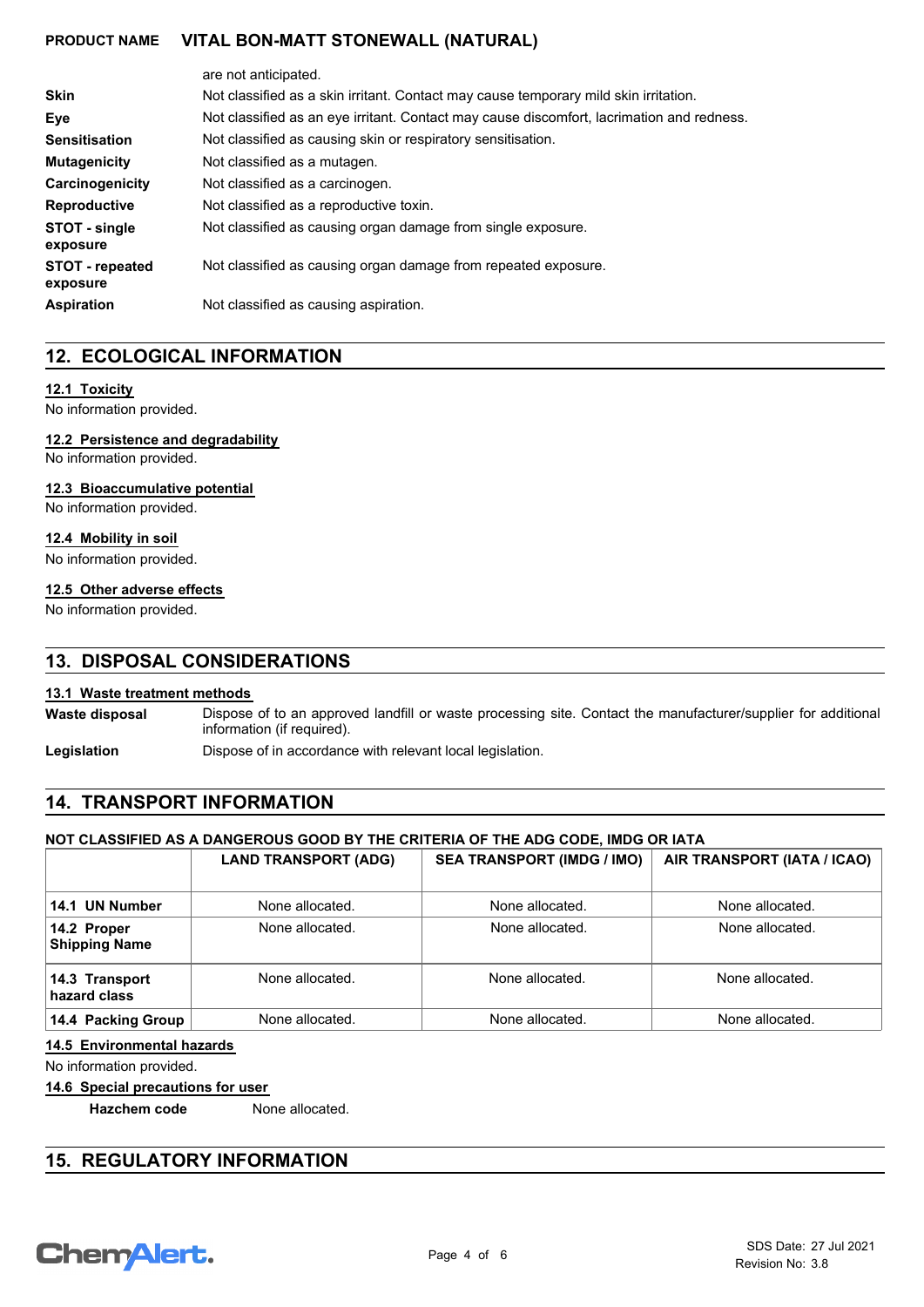#### **15.1 Safety, health and environmental regulations/legislation specific for the substance or mixture**

A poison schedule number has not been allocated to this product using the criteria in the Standard for the Uniform Scheduling of Medicines and Poisons (SUSMP). **Poison schedule**

Safe Work Australia criteria is based on the Globally Harmonised System (GHS) of Classification and Labelling of Chemicals (GHS Revision 7). **Classifications**

**AUSTRALIA: AIIC (Australian Inventory of Industrial Chemicals)** All components are listed on AIIC, or are exempt. **Inventory listings**

#### **16. OTHER INFORMATION**

| <b>Additional information</b> | PERSONAL PROTECTIVE EQUIPMENT GUIDELINES:<br>The recommendation for protective equipment contained within this report is provided as a guide<br>only. Factors such as form of product, method of application, working environment, quantity used,<br>product concentration and the availability of engineering controls should be considered before final<br>selection of personal protective equipment is made.                                                                                                                                                                                                                                                                                                                                                                                                                                                                                                                                                                                                                                                 |                                                                                                                                                                                                                                                                                                                                                                                                                                                                                                                                                                                                                                                                                                                                                                                                                                                                                                                                                                                                         |  |  |
|-------------------------------|------------------------------------------------------------------------------------------------------------------------------------------------------------------------------------------------------------------------------------------------------------------------------------------------------------------------------------------------------------------------------------------------------------------------------------------------------------------------------------------------------------------------------------------------------------------------------------------------------------------------------------------------------------------------------------------------------------------------------------------------------------------------------------------------------------------------------------------------------------------------------------------------------------------------------------------------------------------------------------------------------------------------------------------------------------------|---------------------------------------------------------------------------------------------------------------------------------------------------------------------------------------------------------------------------------------------------------------------------------------------------------------------------------------------------------------------------------------------------------------------------------------------------------------------------------------------------------------------------------------------------------------------------------------------------------------------------------------------------------------------------------------------------------------------------------------------------------------------------------------------------------------------------------------------------------------------------------------------------------------------------------------------------------------------------------------------------------|--|--|
|                               |                                                                                                                                                                                                                                                                                                                                                                                                                                                                                                                                                                                                                                                                                                                                                                                                                                                                                                                                                                                                                                                                  | <b>HEALTH EFFECTS FROM EXPOSURE:</b><br>It should be noted that the effects from exposure to this product will depend on several factors<br>including: form of product; frequency and duration of use; quantity used; effectiveness of control<br>measures; protective equipment used and method of application. Given that it is impractical to<br>prepare a report which would encompass all possible scenarios, it is anticipated that users will<br>assess the risks and apply control methods where appropriate.                                                                                                                                                                                                                                                                                                                                                                                                                                                                                   |  |  |
| <b>Abbreviations</b>          | <b>ACGIH</b><br>CAS#<br><b>CNS</b><br>EC No.<br><b>EMS</b><br><b>GHS</b><br><b>GTEPG</b><br><b>IARC</b><br>LC50<br>LD50<br>mg/m <sup>3</sup><br><b>OEL</b><br>pH<br>ppm<br>STEL<br>STOT-RE<br>STOT-SE<br><b>SUSMP</b><br><b>SWA</b><br><b>TLV</b><br><b>TWA</b>                                                                                                                                                                                                                                                                                                                                                                                                                                                                                                                                                                                                                                                                                                                                                                                                  | American Conference of Governmental Industrial Hygienists<br>Chemical Abstract Service number - used to uniquely identify chemical compounds<br>Central Nervous System<br>EC No - European Community Number<br>Emergency Schedules (Emergency Procedures for Ships Carrying Dangerous<br>Goods)<br><b>Globally Harmonized System</b><br>Group Text Emergency Procedure Guide<br>International Agency for Research on Cancer<br>Lethal Concentration, 50% / Median Lethal Concentration<br>Lethal Dose, 50% / Median Lethal Dose<br>Milligrams per Cubic Metre<br>Occupational Exposure Limit<br>relates to hydrogen ion concentration using a scale of 0 (high acidic) to 14 (highly<br>alkaline).<br>Parts Per Million<br>Short-Term Exposure Limit<br>Specific target organ toxicity (repeated exposure)<br>Specific target organ toxicity (single exposure)<br>Standard for the Uniform Scheduling of Medicines and Poisons<br>Safe Work Australia<br>Threshold Limit Value<br>Time Weighted Average |  |  |
| <b>Report status</b>          | This document has been compiled by RMT on behalf of the manufacturer, importer or supplier of the<br>product and serves as their Safety Data Sheet ('SDS').<br>It is based on information concerning the product which has been provided to RMT by the<br>manufacturer, importer or supplier or obtained from third party sources and is believed to represent<br>the current state of knowledge as to the appropriate safety and handling precautions for the product<br>at the time of issue. Further clarification regarding any aspect of the product should be obtained<br>directly from the manufacturer, importer or supplier.<br>While RMT has taken all due care to include accurate and up-to-date information in this SDS, it does<br>not provide any warranty as to accuracy or completeness. As far as lawfully possible, RMT accepts<br>no liability for any loss, injury or damage (including consequential loss) which may be suffered or<br>incurred by any person as a consequence of their reliance on the information contained in this SDS. |                                                                                                                                                                                                                                                                                                                                                                                                                                                                                                                                                                                                                                                                                                                                                                                                                                                                                                                                                                                                         |  |  |

# **Chemalert.**